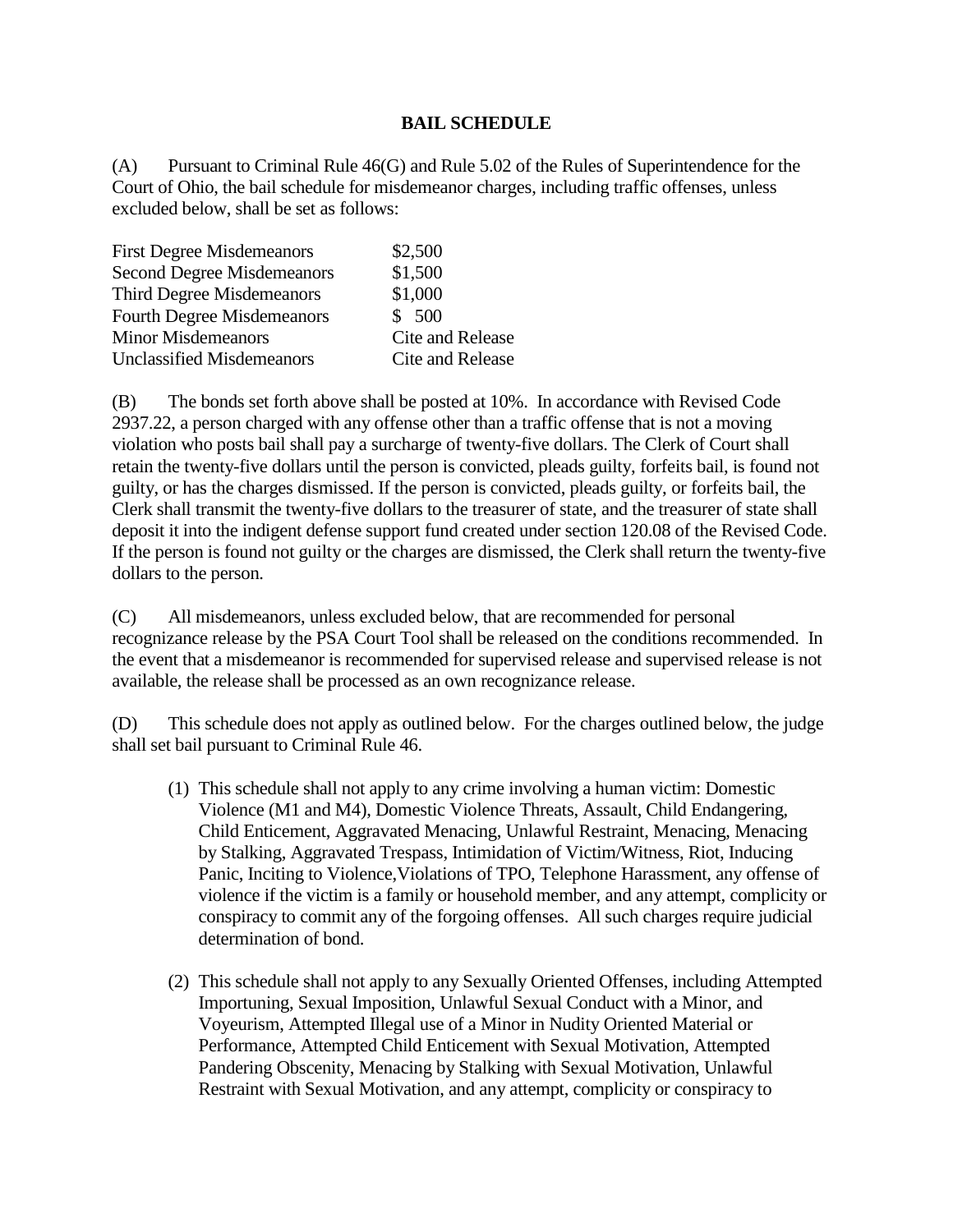commit any of the forgoing offenses. All such charges require judicial determination of bond.

- (3) This schedule shall not include OVI (Third Offense in Ten Years). All such charges require judicial determination of bond.
- (4) This schedule shall not apply to felonies, unless the charge is a drug, theft or forgery felony level 4 or 5 charge that is recommended for release by the PSA Court Tool. In the case of a drug, theft or forgery level 4 or 5 charge recommended for personal recognizance release by the PSA Court Tool shall be released on the conditions recommended. This provision does not apply if the recommendation for release includes a recommendation for electronic monitoring.

(E) This schedule does not apply to any violation of any protection order or condition of community control, supervision, or probation involving prohibition from contact with specified persons or places. All such charges require judicial determination of bond.

(F) This schedule does not apply to any offense where the victim, police officer or prosecutor is seeking a protection order, a no contact order, or other condition of bond. All such charges require judicial determination of bond.

(G) If a police officer or prosecutor, based on the circumstances of the case, has reasonable cause to believe that a bond is insufficient, the judge may be contacted for additional authority. If the judge determines that personal bail is insufficient, the conditions of release shall be set pursuant to Criminal Rule 46.

(H) When a judge or magistrate has previously set bail on a case, or has ordered a new amount in its last capias or warrant entry, and the judge or magistrate has indicated "no summons," the bail shall remain in effect unless otherwise ordered by a judge or magistrate.

(I) Property Bond. In order to post a property bond:

(1) The real estate must be titled in the name of the defendant or surety and must be located in Lucas County, Ohio. In order to be used as a property bond, real estate must be titled in the name of an individual or individuals. Property owned by a trust, trustee, corporation, limited liability corporation, partnership or other such entity shall not be accepted as security under this rule.

(2) The defendant or surety must file an affidavit for a real estate bond which:

(a) has attached a statement of current owners and lien holders from a title company showing all owners of the real estate including the defendant or the surety and showing all lien holders and the amount claimed in each encumbrance: